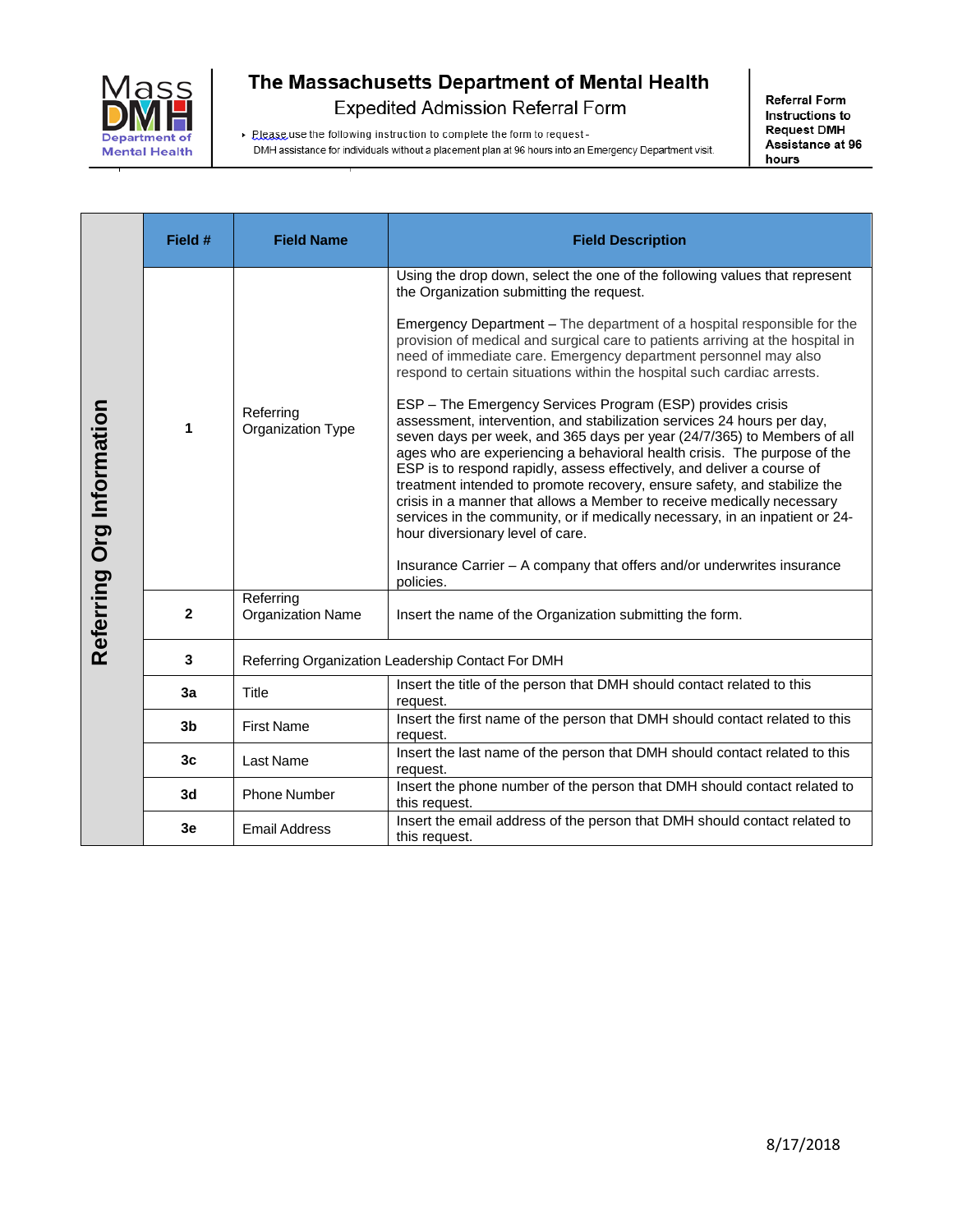

> Please use the following instruction to complete the form to request -

**Referral Form** Instructions to **Request DMH** Assistance at 96 hours

DMH assistance for individuals without a placement plan at 96 hours into an Emergency Department visit.

|                                   | Field #                    | <b>Field Name</b>                     | <b>Field Description</b>                                                                                                                                                                                                                                                                                               |  |
|-----------------------------------|----------------------------|---------------------------------------|------------------------------------------------------------------------------------------------------------------------------------------------------------------------------------------------------------------------------------------------------------------------------------------------------------------------|--|
| <b>Client Related Information</b> | 4                          | <b>Client Demographic Information</b> |                                                                                                                                                                                                                                                                                                                        |  |
|                                   | 4a                         | <b>First Name</b>                     | Insert the First Name of the Member/Patient.                                                                                                                                                                                                                                                                           |  |
|                                   | 4b                         | Middle Name (Optional)                | Insert the Middle Name of the Member/Patient.                                                                                                                                                                                                                                                                          |  |
|                                   | 4c                         | Last Name                             | Insert the Last Name of the Member/Patient.                                                                                                                                                                                                                                                                            |  |
|                                   | 4d                         | DOB (mm/dd/yyyy)                      | Insert the 8 digit birthday of the Member/Patient in the following format<br>mm/dd/yyyy. Example: 01/14/2016                                                                                                                                                                                                           |  |
|                                   | 4e                         | Age (Calculated Field,<br>Read Only)  | This field is automatically populated based on the results entered in field<br>4d of this form.                                                                                                                                                                                                                        |  |
|                                   | 4f                         | Race                                  | Using the drop down, select the appropriate race of the Member/Patient.<br>American Indian<br>Asian<br><b>Black/African American</b><br>Native Hawaiian or Other Pacific Islander<br>White<br>Unknown<br>Other                                                                                                         |  |
|                                   | 4g                         | Race - Other Specify                  | If "Other" was selected from the drop down in field 4f on this form, insert<br>the name of the race of the Member/Patient.                                                                                                                                                                                             |  |
|                                   | 4h                         | Gender                                | Using the drop down, select the appropriate gender of which the<br>Member\Patient identifies as.<br>Female<br>Male<br>Transgender<br>Other                                                                                                                                                                             |  |
|                                   | 4i                         | Is Member Hispanic                    | Using the drop down, select the appropriate answer.<br>Yes - Member/Patient identifies as Hispanic.<br>No - Member/Patient does not identify as Hispanic<br>$N/A$ – The answer to the question is not applicable                                                                                                       |  |
|                                   | 5                          | Guardian                              | Using the drop down, select the appropriate answer as to if the<br>Member/Patient is their own Guardian or if another person has been<br>identified as the Member/Patient's guardian.<br>Self - Member/Patient is their own Guardian<br>Other - Another person has been identified as the Member/Patient's<br>guardian |  |
|                                   | 6                          | Guardian - Other<br>Specify           | If "Other" was selected from the drop down in field 5 on this form, insert<br>the name of the Member/Patient's Guardian.                                                                                                                                                                                               |  |
|                                   | 7a                         | Does the member have<br>insurance?    | Using the drop down, select the appropriate answer.<br>Yes - Member/Patient does have health insurance<br>No - Member/Patient does not have health insurance                                                                                                                                                           |  |
|                                   | If "No", skip to section 8 |                                       | If "No" was selected in field 7a of this form, skip fields $7b - 7h$ and then<br>proceed to field 8 of this form.                                                                                                                                                                                                      |  |
|                                   | 7b                         | <b>Insurance Carrier</b>              | Using the drop down, select the name of the Insurance Carrier that the<br>Member/Patient is covered under.<br>If the Health Insurance Carrier's name does not appear on the drop down,<br>select "Other".                                                                                                              |  |

8/17/2018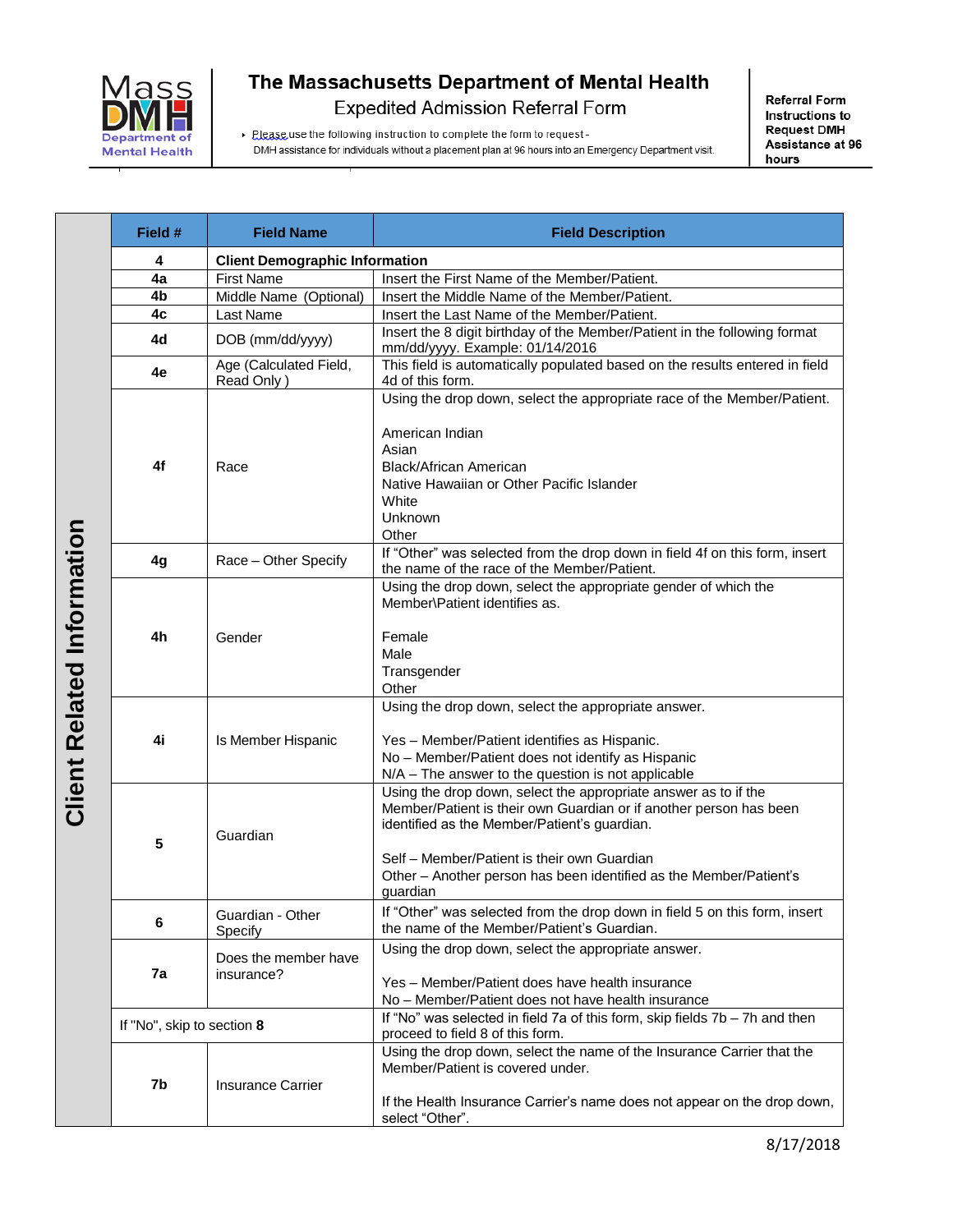

**Referral Form** Instructions to **Request DMH** Assistance at 96 hours

> Please use the following instruction to complete the form to request -DMH assistance for individuals without a placement plan at 96 hours into an Emergency Department visit.

|                                             | <b>Field</b><br># | <b>Field Name</b>                                                                                                                              | <b>Field Description</b>                                                                                                                                                                                                                         |
|---------------------------------------------|-------------------|------------------------------------------------------------------------------------------------------------------------------------------------|--------------------------------------------------------------------------------------------------------------------------------------------------------------------------------------------------------------------------------------------------|
|                                             | 7c                | Insurance Carrier -<br>Other Specify                                                                                                           | If "Other" was selected from the drop down in field 7b of this form, insert the<br>name of Insurance Carrier.                                                                                                                                    |
|                                             | 7d                | Insurance Plan Type                                                                                                                            | Using the appropriate drop down, select the type of Health Insurance plan<br>the Member/Patient is enrolled in.                                                                                                                                  |
|                                             |                   |                                                                                                                                                | If any of the following plan types were selected from the drop down on field<br>7d of this form, insert the Member/Patient's MassHealth Identification<br>Number.                                                                                |
|                                             | 7e                | Mass Health Id                                                                                                                                 | MassHealth - ACO/MCO<br>MassHealth - Fee For Service                                                                                                                                                                                             |
|                                             |                   |                                                                                                                                                | MassHealth - Plan Unspecified                                                                                                                                                                                                                    |
| <b>Client Related Information Continued</b> |                   |                                                                                                                                                | If the Member/Patient is not enrolled in MassHealth or the ID number is<br>unavailable, leave field blank.                                                                                                                                       |
|                                             | 7f                | <b>Request for Assistance</b><br>to Insurance Carrier<br>Date (mm/dd/yyyy)                                                                     | Insert the date the Health insurance Carrier was requested to assist with the<br>placement of the Member/Patient in the following format mm/dd/yyyy.<br>Example: 01/14/2016                                                                      |
|                                             | 7g                | <b>Request for Assistance</b><br>to Insurance Carrier<br>Time (23:00 is 11:00<br>pm)                                                           | Insert the time the Health insurance Carrier was requested to assist with the<br>placement of the Member/Patient in the following format hh:mm AM/PM<br>using Military time.<br>Example: 1:00 PM Regular time, insert 01:00 PM as Military time. |
|                                             | 7h                | Please describe any<br>services authorized by<br>Carrier to support<br>admission (E.g. 1:1,<br>single room, enhanced<br>medical supports etc.) | Insert any services authorized by the Carrier.                                                                                                                                                                                                   |
|                                             |                   |                                                                                                                                                | Using the drop down, select the appropriate Agency or Agencies that are<br>involved in the care and/or supervision of the Member/Patient.                                                                                                        |
|                                             | 8                 | State Agencies Involved                                                                                                                        | DCF - Department of Children and Families<br>DDS - Department of Developmental Services<br>DMH - Department of Mental Health<br>DYS - Department of Youth Services<br>IEP - Individualized Education Plan<br>None<br>Unknown                     |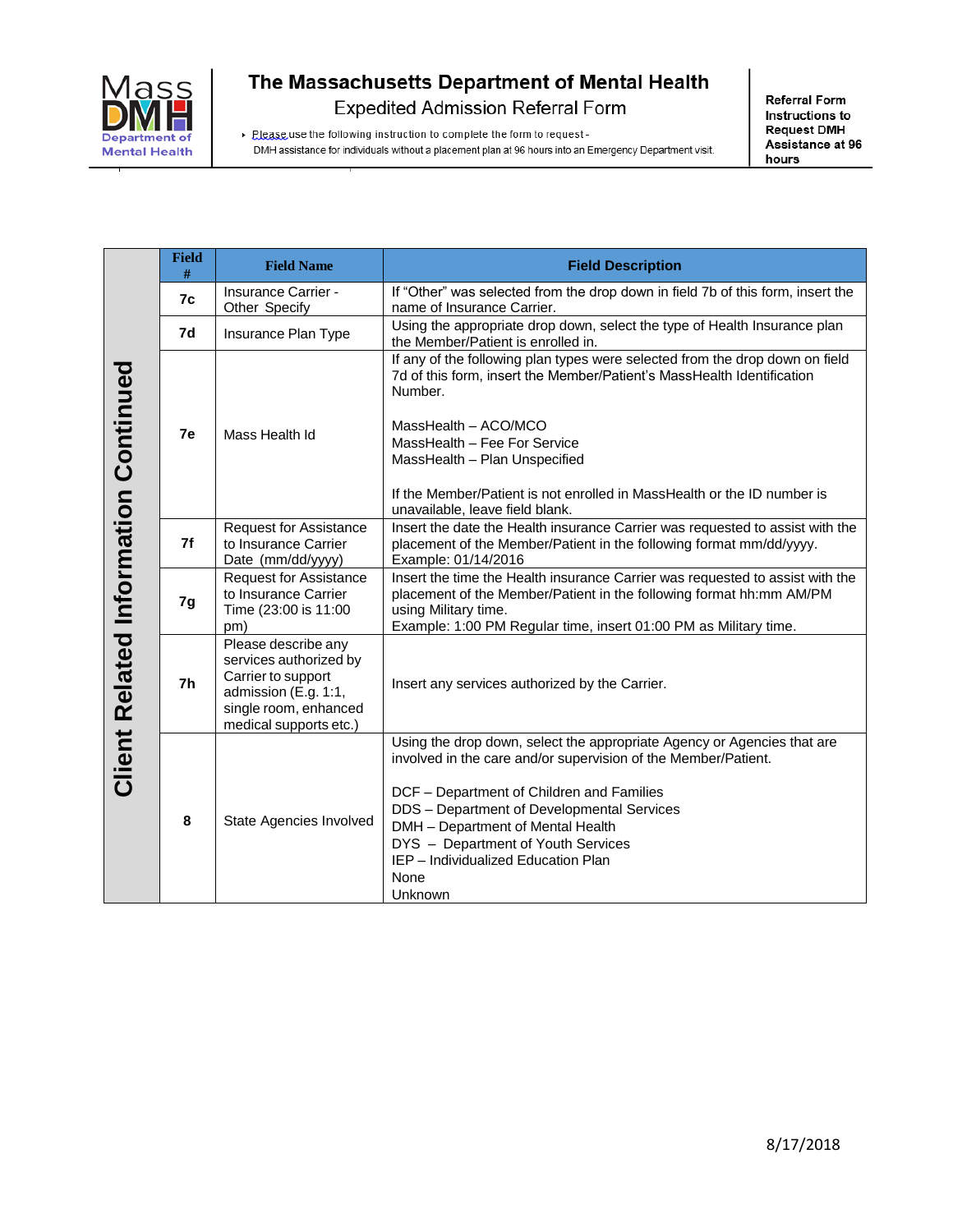

> Please use the following instruction to complete the form to request -

**Referral Form** Instructions to **Request DMH** Assistance at 96 hours

DMH assistance for individuals without a placement plan at 96 hours into an Emergency Department visit.

|                                     | Field #                     | <b>Field Name</b>                                                                                          | <b>Field Description</b>                                                                                                                                                                                                                                                                                                 |
|-------------------------------------|-----------------------------|------------------------------------------------------------------------------------------------------------|--------------------------------------------------------------------------------------------------------------------------------------------------------------------------------------------------------------------------------------------------------------------------------------------------------------------------|
| <b>Boarding Related Information</b> | 9                           | <b>Boarding Facility</b>                                                                                   | Using the drop down, select the name of the facility that the Member/Patient<br>is currently boarding at. If the name of the facility is not listed on the<br>dropdown OR if the Member/Patient is boarding at home, select "Other".                                                                                     |
|                                     | 10                          | Boarding Facility -<br>Other Specify                                                                       | If "Other" was selected from the drop down in field 9 of the form, insert the<br>location where the Member/Patient is boarding.                                                                                                                                                                                          |
|                                     | 11                          | <b>ESP</b> Information                                                                                     |                                                                                                                                                                                                                                                                                                                          |
|                                     | 11a                         | ESP If Applicable?                                                                                         | Using the drop down, select the appropriate answer.<br>Yes - An ESP is working on placing the Member/Patient<br>No - An ESP is not working on placing the Member/Patient                                                                                                                                                 |
|                                     | If "No", skip to section 12 |                                                                                                            | If "No" was selected in field 11a of this form, skip fields 11b and 11c and<br>then proceed to field 12 of this form.                                                                                                                                                                                                    |
|                                     | 11 <sub>b</sub>             | <b>ESP Name</b>                                                                                            | If yes, was selected from the drop down in field 11a of this form, insert the<br>name of the ESP.                                                                                                                                                                                                                        |
|                                     | 11 <sub>c</sub>             | <b>ESP Phone Number For</b><br><b>Immediate Access</b>                                                     | Insert the phone number of the ESP.                                                                                                                                                                                                                                                                                      |
|                                     | 12                          | <b>Initial Evaluation Date</b><br>(mm/dd/yyyy)                                                             | Insert the date the initial evaluation of the Member/Patient was completed<br>in the following format mm/dd/yyyy. Example: 01/14/2016                                                                                                                                                                                    |
|                                     | 13                          | <b>Initial Evaluation Time</b><br>(23:00 is 11:00 p.m.)                                                    | Insert the date the initial evaluation of the Member/Patient was completed<br>in the following format hh:mm AM/PM using Military time.<br>Example: 1:00 PM Regular time, insert 01:00 PM as Military time.                                                                                                               |
|                                     | 14                          | Primary Diagnosis                                                                                          | Using the drop down, select the primary diagnosis of the Member/Patient.<br>If the Diagnosis is not listed on the drop down, select "Other".                                                                                                                                                                             |
|                                     | 15                          | Primary Diagnosis -<br>Other Specify                                                                       | If "Other" was selected from the drop down in field 14 of this form, insert the<br>diagnosis.                                                                                                                                                                                                                            |
|                                     | 16                          | Secondary Diagnosis                                                                                        | Using the drop down, select the secondary diagnosis of the<br>Member/Patient. If the Member/Patient has more than 2 diagnosis, select<br>the most appropriate secondary diagnosis and then add the additional<br>diagnosis in field 17 of this form. If the Diagnosis is not listed on the drop<br>down, select "Other". |
|                                     | 17                          | Secondary Diagnosis -<br>Other Specify                                                                     | If "Other" was selected from the drop down in field 16 of the form or to list<br>additional diagnosis than what was added in Field $14 - 16$ of this form,<br>insert the diagnosis.                                                                                                                                      |
|                                     | 18                          | Primary Barrier to<br>Placement                                                                            | Using the drop down, select the primary barrier experienced when<br>attempting to place the Member/Patient. If there are multiple barriers,<br>insert the other barriers in field 19 of this form. If a Barrier is not listed on<br>the drop down, select "Other.                                                        |
|                                     | 19                          | Primary Barrier to<br>Placement - Other<br>Specify                                                         | If "Other" was selected in field 18 of this form OR if additional barriers have<br>been identified and was not selected in field 18 of this form, insert the<br>barriers.                                                                                                                                                |
|                                     | 20                          | Presenting concerns &<br>precipitating events<br>(clinical formulation- if<br>available) *SUMMARY<br>ONLY* | Insert a brief summary of concerns and/or events. Include clinical<br>documentation or formulations if available.                                                                                                                                                                                                        |